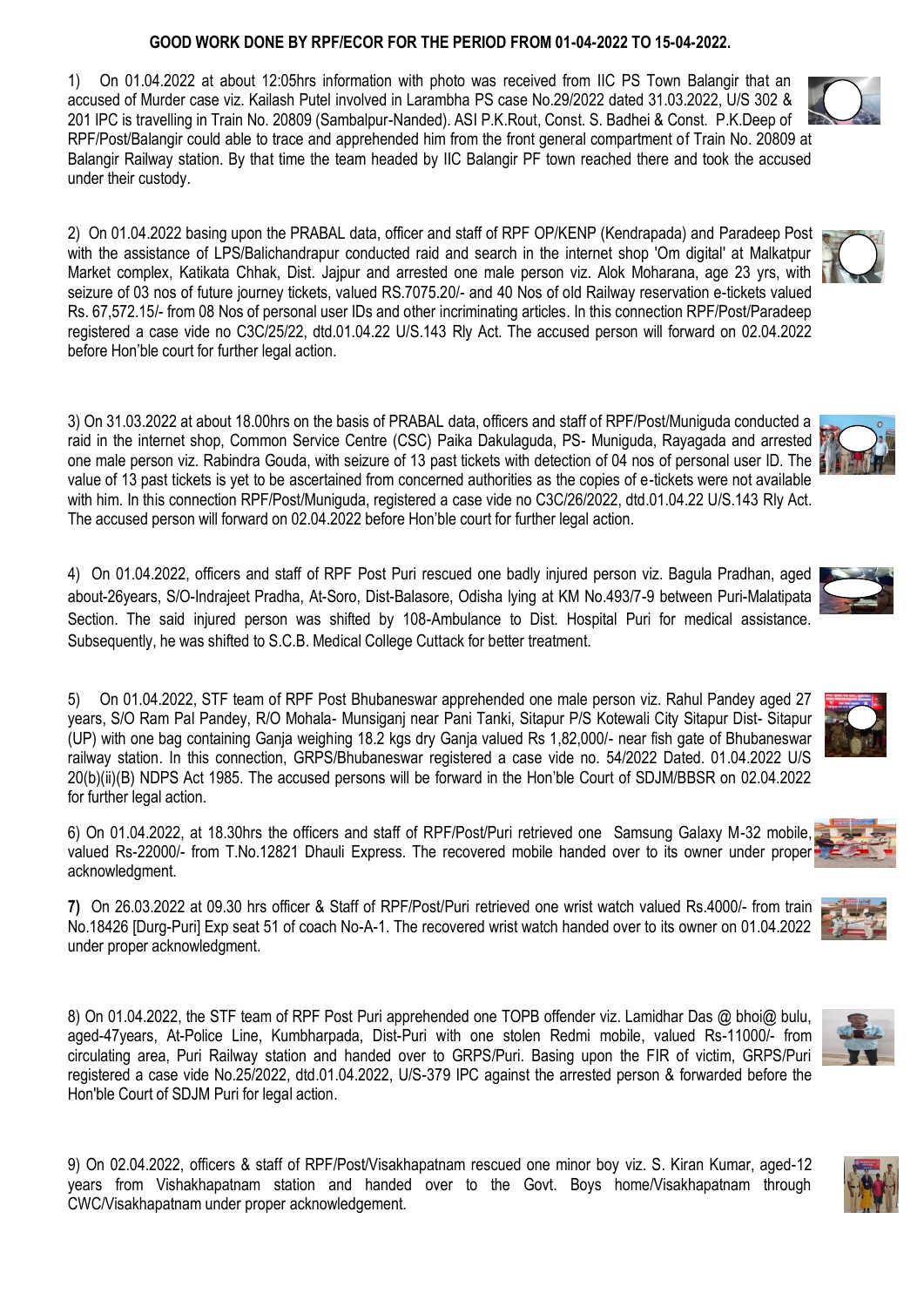10) On 02.04.2022, officer & staff of RPF/Post/Visakhapatnam rescued one male person viz. M.Mohan Rao, aged-55 years at PF No.02 of Visakhapatnam Station, as per Railmadad complaint Ref. 2022040201513. Further the same rescued person was handed over to his son under proper acknowledgemen

11) On 01.04.2022, officers & staff of RPF/Post/ Brahmapur arrested one male person viz. Rahul Kumar, aged-26 yrs S/O- Late Yogendra Singh, R/O- Mathurapur, PO- Sankarpur Imamganj, PS- Khirimore, Tahshil- Palliganj, Dist- Patna, Bihar with the seizure of 11.520 Kgs. of contraband Ganja, valued Rs.1,15,000/- on PF No-01, Berhampur Railway Station. In this connection IIC/GRPS/Brahmapur registered a case vide No. 24/2022 dtd.02.04.2022, U/S-20(b)(ii)(B) of NDPS Act 1985.

12) On 02.04.2022 in Ref. of Railmadad complaint vide no.2022040201803, RPF officer & staff of RPF Post Vizianagaram retrieved one left behind Trolley Bag, valued Rs. 5,000/-Approx. from PF No. 05 of Vizianagaram Station and handed over to its owner under proper acknowledgement

13) On 02.04.2022, officers & Staff of RPF/Post/Puri recovered one mobile Phone, valued Rs.3000/-Approx. from the empty Coach No.B-5, Seat No.35 of Train No.12895, (SHM-PURI) Express. The same recovered mobile phone was handed over to its owner under proper acknowledgement.

14) On 03.04.2022 at about 05.20 hrs, ASI A.K.Mohanty along with the staff of RPF/Post/Puri while engaged in checking of empty coaches of Train No-12802 (New Delhi-Puri) Purushottam Express recovered one Trolley bag, which was lying at PF No-7 in unclaimed condition. After recovery of the same frequent announcement through PA system was carried out, but nobody claimed for the said bag. Thereafter, the recovered bag was brought to RPF/Post/Puri. At about 06.30 hrs one bonafide passenger viz. Nisha Kumari, W/o- Sashi Bhusan, R/o- Nona, PS- Nalanda, Dist-Surajpur, Bihar attended RPF/Post/Puri and stated that she was traveling with her family in above said train Ex. Gaya to Puri, vide PNR No. 2415667123, and de-boarded from the train at Puri Railway Station left behind her bag on PF No-7. The recovered trolley bag containing clothes and other items valued Rs.9,000/-Approx was handed over to her under proper acknowledgment.

15) On 04.04.2022, LSI/V.K.Reddy along with Meri Saheli team LC/Sunitha Kumari of RPF/Post/Vishakapatnam rescued two minor boys viz. G. Surendra Siva Kumar, aged-13 years & G. Nagendra Sai Siva Kumar, aged- 11 years from PF No.01 of Vishakapatnam Railway Station. Both the rescued minor boys were handed over to Child Welfare Committee/Vishakapatnam with proper acknowledgment duly observing all the guidelines of SOP vide SS/Visakhapatnam DE No.646/29 & 846/29 dtd.04.04.2022.

16) On 04.04.2022 train escort party HC-189 Dinabandhu Dhangar and staff of RPF/Post/Sambalpur of Train No. 12835 (Hatia-Yaswantpur)Express rescued one minor boy viz. Yubraj Khare, aged- 10 years, from the train and handed over to RPF/Post/Titlagarh. The rescued minor boy was handed over to Child Care Line/Titlagarh in presence of SMR/Titlagarh for further care, protection, and to produce before Child Care Line/Bolangir duly observing all the guidelines of SOP vide SS/Titilagarh DE No. 1210 dated 04.04.2022.

17) On 05.04.2022 Train escorting party ASI/B.D.S.Prasad along with HC/3945 A.S.B.N.R.K.Rao & Con.6218 D.R.Rao of RPF/Post/Srikakullam while escorting Train no. 18464 (Bangalore- Bhubaneswar) Prasanthi Express Ex. Vizianagaram to Srikakulam Road apprehended one TOPB offender viz. Priyankar Sarkar, age- 27yrs, S/o- Naresh Sarkar R/o- Ramnagar, Halderpara, Rudranagar, Tehatta, Nadia, West Bengal, from S-1 Coach with the seizure of two mobiles which were theft from different passengers in Train No. 128631 (Howrah-Yesanthpur) Superfast Express. The apprehended person with both mobile phones was handed over to GRPS/Srikakulam Road for legal action.

18) On 05.04.2022, LSI Priyanka and ASI Sk.A.Salim of RPF/Post/Bhubaneswar retrieved one laptop bag containing One Lenovo Laptop, One mobile charger, One Laptop charger, One small bag containing stationery items, One Eastern Railway monthly MST Card, Some official documents & one calculator (Total valued Rs. 60,000/-Approx) from Coach No. B/4, Berth no. 56, of Train no. 12837(HWH-PUI) S/F Express. After verification, the retrieved bag was handed over to its owner viz. Devraj Chakrabarty, Age-50 Years, S/O- Raj Kumar Chakrabarty, R/O-123 Amarendra Saini, PS-Uttarapura, Dist- Hubli, West Bengal under acknowledgment.

19) On 04.04.2022, on duty ASI J.M.Sundaraya and HCon/9298 P.K.Behera of RPF/Post/Puri recovered one Redmi Mobile phone Valued Rs. 15000/- Approx which was lying on the sitting bench of PF No. 7 of Puri Railway Station in unclaimed condition. After proper verification, the recovered mobile phone was handed over to its owner viz. Sudam Chandra Das, aged- 22years, S/O- Khageswar Das, At- Biras, PS- Biras, Dist- Bhadrak, Odisha under acknowledgment.















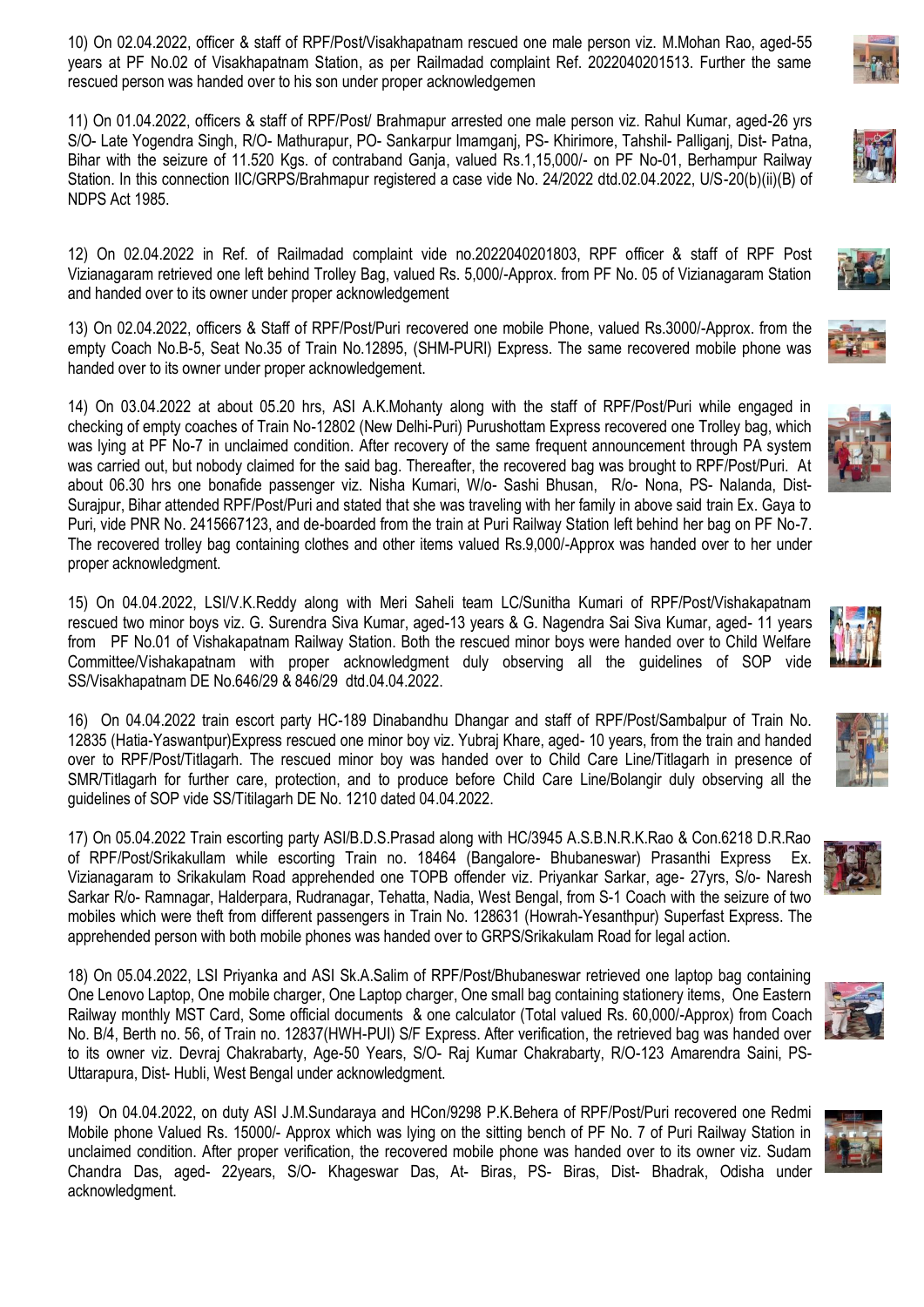20) On 03.04.2022, ASI B.K.Bal and L/C S.Nayak of RPF/Post/Puri recovered one black colour airbag containing One pocket diary, Aadhar Card, SBI Bank Pass Book, ATM Card, Original educational certificate valued Rs. 4000/- Approx lying in Coach No. S-9, seat No. 55 of Train No. 12993(GIMB-PUI) Express at Puri Railway Station. On 05.04.2022 after proper verification, the recovered bag was handed over to its owner viz. Madhusmita Parida, aged-23 yrs, D/o-Ranjit Parida, At-Dhakarada, Ps-Kakatapur Dist-Puri, Odisha, under acknowledgment.

21) On 01.04.2022, on basis of Rail Madat complaint vide Ref No. 2022040100774, ASI Ch.V. Bhaskar and Const.70388 K.E.Rao of RPF/Post/Visakhapatnam retrieved one laptop bag containing one OPPO Mobile phone, Blue Tooth, one personal diary, one Holly Bible, 03 Nos. Pen drive and other miscellaneous items Valued Rs. 15000/-Approx. from PF No. 8 of Visakhapatnam Railway Station. On 05.04.2022 after proper verification, the retrieved bag was handed over to its owner viz. Sudha Margerette under acknowledgment.

22) On 05.04.2022, ASI P.Sikka and Const. S.K.Das of RPF/Post/Titlagarh rendered medical assistance to one bonafide passenger viz. Hemakanta Punji, Aged-26 Yrs, S/O- Bhisma Punji, At/Po-Attabira, Kenal Pada, Silat, Godbhaga at Titalagarh station who was travelling by Train No. 22837, Coach No. B-10, Berth No. 52 having PNR No-6400450493 and shifted him to Govt. Hospital/Titlagarh for further treatment.

23) On 06.04.2022, STF team CT- 40984 N.G.Dalai & CT-20403 Firoz Khan of RPF/Post/Bhubaneswar apprehended one TOPB offender viz. Kalandi Behera, age-35 yrs, S/O- Panchanana Behera, R/O- Nuhura Sahi, PS-Talcher Town, Dist- Angul, Odisha. with the seizure of one airbag containing one Redmi Mobile, cash of Rs. 5200/-, aadhar card (Total value of Rs. 15,200/-Approx) of one passenger viz. Biswamber Majhi, age- 33 yrs, S/O- Late Chhotaray Majhi, R/O-Hirapasi, PS- Turumunga, Dist- Keonjhar, Odisha In front main gate concourse area of Bhubaneswar Railway station. In this connection, GRPS/Bhubaneswar registered a case vide No- 55/2022 dtd-06.04.2022 U/S-379 IPC. The accused person was forwarded in the Hon'ble Court of SDJM/BBSR.

24) On 06.04.2022 on duty staff CT-4854 R.K.Patra of RPF/Post/Puri apprehended one TOPB offender viz. Ranjan Champati, aged-29 Yrs, S/O- Rabindra Champati, At-Leprosy Colony, PS- Kumbharpada, Dist-Puri [Odisha] at the circulating area of Puri Railway Station with the recovery of one Realme mobile phone, valued Rs.15000/- Approx. of one passenger viz. Anubhav Shagada, aged-21 Yrs, S/O-Sambhunath Sagada, At-Thelakanali, PS-Handapa, Dist-Angul [Odisha] while he was taking rest/sleeping in "New Yatri Niwas" near Puri Railway Station. On the basis of the FIR a Case vides No. 27/2022, dated-06.04.2022, U/S-392 IPC has been registered at GRPS/Puri and the accused person forwarded before the Hon'ble Court of SDJM Puri, where he was remanded in judicial custody.

25) On 06.04.2022, STF team HC-3364 T.K. Mahapatra, CT-9563 D.R. Muduli of RPF/Post/Puri apprehended two nos of habitual drugging criminals viz. Soraj Kumar Rath, aged-33 Years, S/O-[Late] Dhruba Nanda Ratha, At-Gopinathpur, PS-Kuakhia, Dist-Jajpur [Odisha] & Atulya Gochhayat, aged-50 Years, S/O [late] Pranakrushna Gochhayat, At-Ghasinichanta, PS-Tangi, Dist-Cuttack [Odisha) from "New Yatri Niwas" near Puri Railway Station and found 10 No's of Ativan tablets, 01 Britania Cake packet [used/opened], 01 blade, 01 Britania cream Biscuit [opened/used], 02 No's of cold drinks [750 ML] etc from their possession. In this connection, GRPS/Puri registered case vide No. 26/2022, dated-06.04.2022, U/S-380, 328, 511 IPC against them, and both the accused persons were forwarded before the Hon'ble Court of SDJM/Puri, where they remanded judicial custody.

26) On 06.04.2022 at about 20.15 hrs. an information was received from DSC/RPF/Kurda Road i.e. one most wanted accused viz. Umar Farooq, who was traveling by train no. 12841 from Shalimar to Madras. As per the direction of DSC/KUR, PC/RPF/Cuttack with STF team conducted a search of Train no. 12841 on arrival at PF no.-03 of Cuttack railway station & could able to nab the wanted accused Namely Umar Farooq, who was an absconder in case no. 56/2020 dtd. 21.01.2020 U/S 302 IPC of Police station- Raidurgam, District- Cyberabad (Telangana). The accused person was kept at RPF/Post/Cuttack for further handing over to the Police staff of Raidurgam police station.

27) On 06.04.2022, on the basis of Rail Madat complaint, ASI/P.C.M.Rao & H/C Ch.S.Rao of RPF/Post/Visakhapatnam retrieved one Samsung F41 mobile phone valued Rs.16000/- Approx. from Train No. 17487 (Tirumala Express), Berth No. 3,5,6,8 of coach No. S-7 at Visakhapatnam Railway Station. After proper verification, the retrieved mobile phone was handed over to the complainant husband viz. B.Ravi Kumar under acknowledgment

28) On 07.04.2022 at about 12.30hours basing upon the PRABAL data, a raid and search was conducted by ASI/Y K Rao along with SI/I Kullu and HC 9324 K V Ramana of RPF/Post/VBL and SI/ S K Barik, HC 119 J T Naidu and Con 336 K S B Rao of CIB/RPF/RGDA in the shop of Deepu online net centre, Situated B C Colony-2, Gudepuvalasa (Village), Badangi (Mandlam), Vizianagaram (Dist), AP and arrested one tout viz. Pudi Tirupati Rao @Suresh, Age 29 years, S/o Pudi Rama Rao, R/o Door No. 1-16, Gudepuvalasa (Village), Badangi (Mandalam), Vizianagaram (Dist), AP. with seizure of 01 future general reservation e-tickets Rs. 547.70/- and 17 numbers of Past Railway reservation etickets Rs. 19,406.30/- and other incriminating articles. The arrestee has been using 06 personal user IDs for procuring e-tickets illegally. In this connection RPF/Post/VBL registered a case vide No. C3C/15/2022 dtd. 07.04.2022 U/S 143













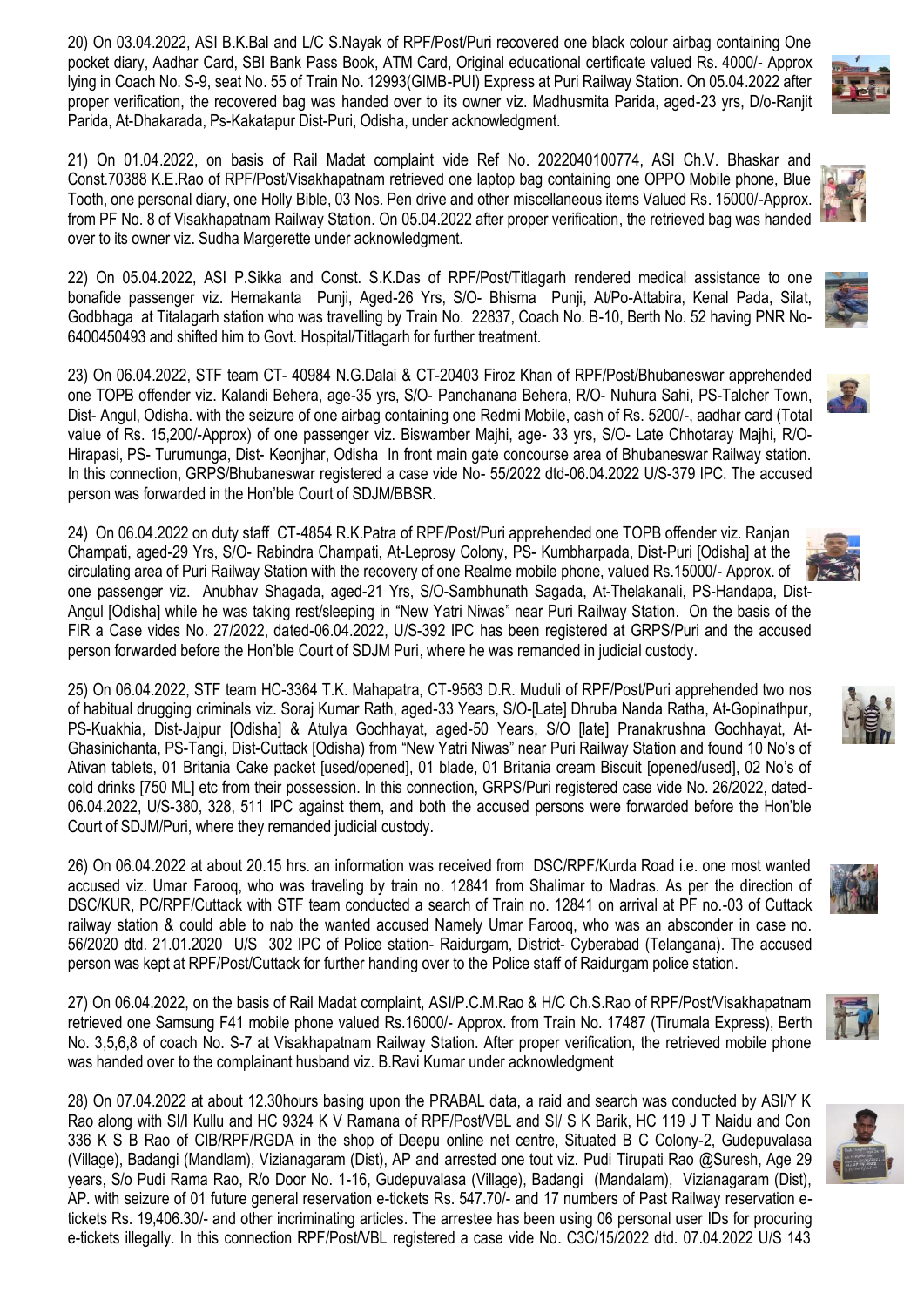Railway Act. The arrested person was released on surety bail bond with instruction to attend in The Hon'ble Court of VI MM for Railway Cum VI ADDL. Junior Civil Judge Court, Visakhapatnam as and when required by the Hon'ble Court.

29) On 07.04.2022, at about 11.00hrs basis of PRABAL data officers and staff of RPF Out Post/SUP conducted raid and search in a shop Sri Shiridi Sai Printers & internet centre situated at opposite RTC bus Complex, beside Suchitra electronics, S.Kota. After giving prior intimation to the local police station S.Kota and arrested one tout viz. LaguduPardhaSaradhi, age 34 years, S/o. Demudubabu, R/o. Laguduveedhi, Dharmavaram village, S.KotaMandalam, Vizianagaram district., AP with seizure of 12 No's of used Tatkal reservation E – tickets & 03 No's of cancelled Tatkal reservation E – tickets value Rs.21106.40 generated by using 03 personal user ID's. In this connection RPF Post ARK registered a case vide no. C3C/04/2022 dtd. 07.04.202, U/S 143 Railway Act and the arrested person will produce in the Hon'ble court on 08.04.2022 for further course of legal action.

30) On 07.04.2022 at about 15.05 hrs on duty officer LSI R.Manananda of RPF/Post/CTC on getting information through Rail Madad, rescued one missing boy viz. Debojeet Mandal, Age-17 years, S/O Swapan Mandal, R/O-Old Hasimara, P/S-Jaigao, Dist-Alipurdwaar, WB from T.No. 12552 in coach no B-4 berth no.24 at CTC RS. In this connection the on duty SS/Cuttack made a DE -509/G & 809/H dtd.07.04.2022 and the rescued boy was handed over to the Director, Basundhara Child Line, Bidanasi Cuttack with proper acknowledgement.

31) On 07.04.2022 at about 07.15 hrs, officer & Staff retrieved one Wrist Watch [SONATA valued-35000/-] from empty coach No-B-2, Berth No-42 of T.No.18451 [Hatia-Puri] Express at Puri RS. The recovered wrist watch handed over to its owner under proper acknowledgment.

32) On 07.04.2022 at about 17.00 hrs, on duty staff of RPF Post Puri retrieved one Vivo V-5 mobile phone Valued-Rs.15000/- lying on cement bench at Circulating open space area, Puri. The said mobile phone was handed over to its owner under proper acknowledgement.

33) On 07.04.2022 Train Escorting Party of T.No.20805 noticed one bonafied passenger falling down from the train while boarding at Visakhapatnam Railway Station. On duty RPF staff of RPF Post Visakhapatnam with prompt action and pulled him out immediately and saved his life.

34) On 7.4.2022 at about 20.05hrs officer and staff of RPF Post Puri rendered assistance to an injured female person in getting down from auto rickshaw and also they shifted her from circulating area to PF No.4 by arranging wheel chair and assisted her for boarding in coach No.S-7 of in T.No.18452 at Puri Railway station.

35) On 07.04.2022 at about 7.00 hrs on-duty train escort party ASI A.K. Mohanty along with staff of RPF/Post/Puri of Train No.18451 (Hatia–Puri) Tapaswini Express recovered one left behind red & white colour handbag, 3pairs bed sheet, Adhar card, new vanity bag 17 Nos, one power bank, 03 packets Pampad, shoes (Total valued Rs 9,990/- Approx) from B1 coach Berth No. 17 & 18 of said train. Information regarding recovery was given to its owner viz. Shweta Sharma aged- 42 years, R/o - A-401 Maraj Avenue, New C.G. Road, Ahamadabad, Gujrat stated that she was travelling by above train from Hatia to Bhubaneswar vide PNR No.6265412840 and while the train arrived Bhubaneswar at about 4.30 hrs they got down from the train and mistakenly left behind their luggage in train. On dated 09.04.2022 the recovered bag with all items was handed over to the representative of its owner under proper acknowledgement.

**36)** On 08.03.2022 at about 08.00 hrs RPF/Post/Rairakhol received information over phone from on duty staff of RPF/Post/Sambalpur regarding left behind of one black color lenovo laptop bag at Sambalpur City Railway Station in coach No-C-1, Berth No.26 in T/No.22839 (Rourkela-Bhubaneswar) Express. Accordingly, on arrival of the said train at Rairakhol Railway Station at 08.30 hrs, SIPF P.K.Jayapuria , HC-5178 B.Biswal and HC-57 G.K.Hembram attended the said coach of the train and recovered one black colour lenovo laptop bag containing i) Lenovo Think Pad laptop which approx value Rs.1,15,000/- ii) Dell Laptop approx value-60,000/- iii) 01 Apple IPhone approx value-40,000/- (Total aprox. valued Rs.2,15,000/-) which was kept on berth No.26 of coach No.C-1 of the above train. Immediately, information was given to the owner of the bag viz. Sameer Sahoo, aged-28 years, S/o-Bholanath Sahoo, R/o-Dhamnagar, PS-Dhamnagar, Dist-Bhadrak (Odisha), who was travelling from Rourkela to Sambalpur City vide PNR No.6700899303 by above said train.He stated that after arrival of the train at Sambalpur City Railway Station he deboarded from train leaving his laptop bag. On dated 08.04.2022 at about 09.30 hrs he attended RPF /Post/Rairakhol and produced his identity along with supportive documents. Accordingly the said recovered bag with the above items were handed over to him under proper acknowledgement.

**37)** On 9.4.2022 at about 10 .30 hrs SI A.K.Naik along with staff of RPF/Post/Puri recovered one black colour airbag, 2 pairs of bed sheets, Adhar card, and other items (Total valued Rs. 5,000/- Approx.) from the empty coach of Train No.18451 (Hatia–Puri) Tapaswini Express at Puri Railway Station of one passenger viz. Sibasankar Rohidas,aged- 52 years, R/o- Charpalli & Barpalli, PS- Bancharpalli, Dist- Jharsuguda(Odisha). He was travelling by said train from Jharsuguda to Bhubaneswar with his family members vide PNR No - 6500388923. They got down at Bhubaneswar













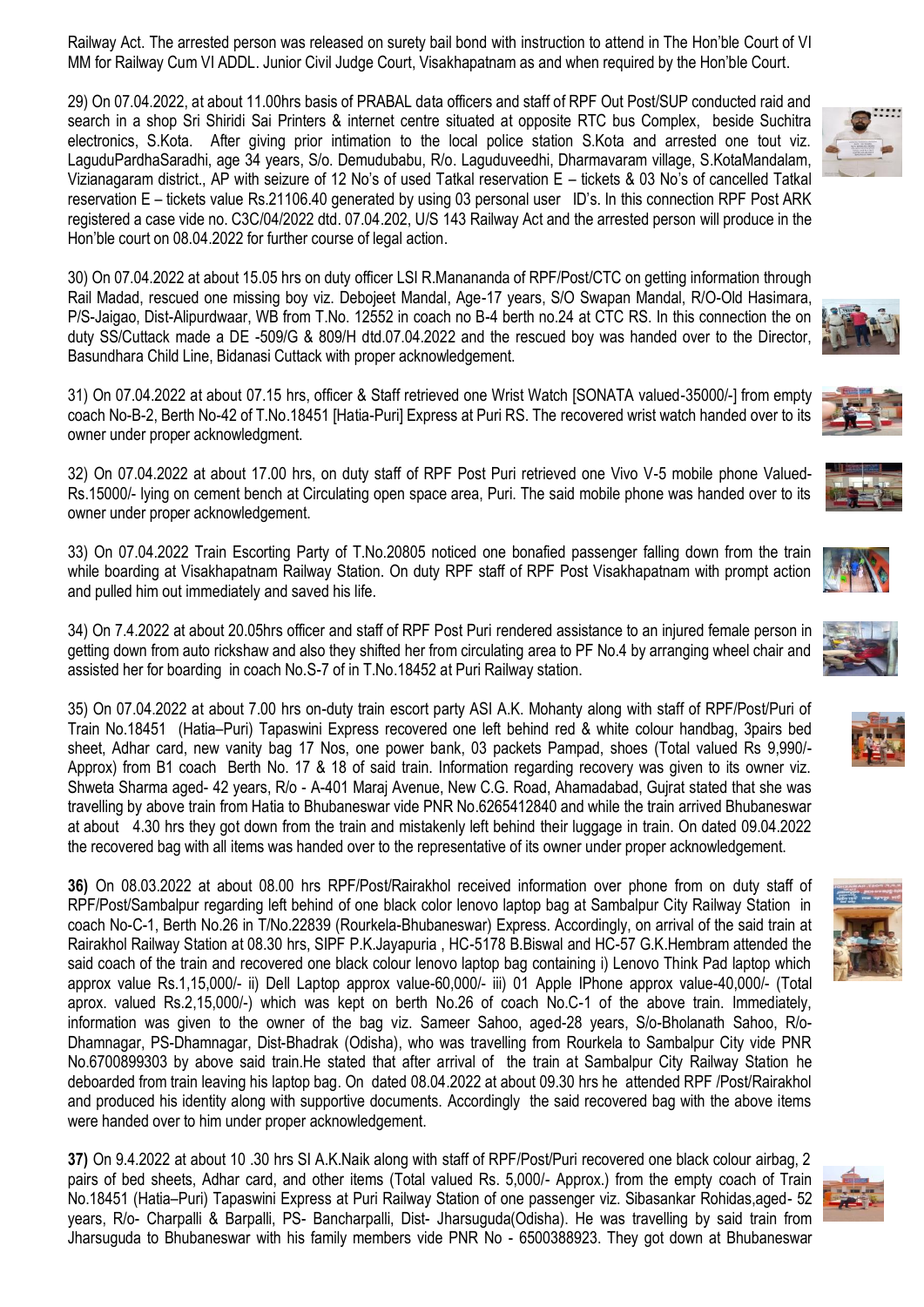Railway Station and left behind their luggage in the train. The recovered bag and other items were handed over to the above-named passenger under proper acknowledgement.

38) On 09.04.2022 after getting information from RPF/Post/Cuttack, ASI on-duty train escort party (ASI, A.C.Rout along with staff of RPF/Post/Bhubaneswar) of Train No. 22812 (New Delhi-Bhubaneswar) Rajdhani Express recovered one left behind bag containing. (i)Two pairs of shoes, (ii) Two pairs of new track pants, (iii) One Wrist Watch, (iv) Three pairs of new clothes, (Total valued Rs. 12,000/-) of one passenger viz. Rama Chandra Choudhury, aged-32 years, S/o-Gobinda Choudhury, R/o-Saheb Jada Bajar, PS- Cuttack Sadar, Dist- Cuttack, (Odisha). He was travelling by said train Ex- New Delhi to Cuttack. He got down at Cuttack Railway Station and left behind his luggage in the train. The recovered bag and other items were handed over to the above-named passenger under proper acknowledgement.

39) On 10.04.2022, officers and staff of RPF/Post/Khurda Road rescued one minor boy viz. Jai Kumar, aged about 16yrs, S/O- Akchhay, Vill- Jagwati, PO- Kumaripur, PS-Manihari, Dist- Katihar, State- Bihar from PF No-02 of Khurda Road Railway station. The rescued minor boy was handed over to Child line team member viz. Manik Lal Sahoo, Khordha Town under proper acknowledgement duly observing all the guidelines as per SOP.

40) On 10.04.2022 officer and staff of RPF/Post/Visakhapatnam rendered assistance to a severe injured person viz. Sameer Kumar Dhal, aged-30 yrs, S/O- Gourahari Dhal, Dunda, Baleswar , Mukulisi, Odisha, who fell down near gate no-01 circulating area of Visakhapatnam Station. On that immediately first aid provides to him and called 108 ambulances and sent to KGH/Visakhapatnam for further treatment. In this regard SS on duty made a diary entry vide No. 907/A dtd. 10.04.2022.

41) On 11.04.2022 based upon a Railmadad complaint train escort party ASI U.K.Ratha with the staff of RPF/Post/Bhubaneswar of T/No.11020 (Bhubaneswar-Chhatrapati Shivaji Maharaj Terminus) Konark Express rescued one minor boy viz. Pratika Priyansu Jena, aged- 16 years and handed over to RPF/Post/Berhampur. The rescued minor boy was handed over to Child Welfare Committee/Berhampur duly observing all the guidelines of SOP.

42) On 10.04.2022 at about 20.00 hrs, SI/ P.R Bisoyi & staff of RPF/Post/Visakhapatnam rescued 02 minor boys viz. Raj Kishor Sahu, aged-12 years, S/O-BabuSahu, village- Jhadankuli ,Ganjam, Dist- Berhampur Nilanchal Nagar, Odisha & Janthuru Diwakar, 14 years, S/O- J.Ravi Kumar, Bellukola village, Nandigar, Mandaal,Tekkali, AP from Visakhapatnam Railway Station. On 11.04.2022 both the rescued minor boys were handed over to Child Welfare Committee/Visakhapatnam duly observing all the guidelines of SOP.

43) On 11.042022 at about 12.15hrs CT-64 U.C.Singh and CT-30383 D.Das of STF team of RPF/Post/Bhubaneswar arrested 02 Ganja peddlers viz. Pushpender Kumar, aged- 25years, S/o- Khayali Ram, R/o- Fulaiya, Post-Banskhera, PS- Amriyya, Dist- Pilibhit, Uttar Pradesh. & Mahipal, aged-27 years, S/o- Khemkaranlal, R/o- Kashipur, PS-Hafazganj, Dist- Bareilly, Uttar Pradesh with the seizure of 28.3 Kgs Ganja valued Rs.2,83,000/- from PF No.01 of Bhubaneswar Railway Station. Both the arrested persons with seized Ganja were handed over to GRPS/Bhubaneswar for further legal action. In this connection, GRPS/Bhubaneswar registered a case vide No. 58/2022 dated. 11.04.2022 U/S 20(b)(ii)(C) NDPS Act.

44) On 11.04.2022 at about 16.00 hrs. IPF K.Sethi along with the STF team of RPF/Post/Bhubaneswar apprehended one male person viz. Gurumurty Pradhan, aged- 25 years with seizure of 78 bottles of foreign liquors of different brands valued Rs. 50,000/- from Bhubaneswar Railway Station. The apprehended person with seized foreign liquor bottles was handed over to GRPS/Bhubaneswar. In this connection, GRPS/Bhubaneswar registered a case vide No. 59/2022 dated 11.04.2022 U/S 52(a) Odisha Excise Act.

45) On 10.04.2022 at about 23.00 hrs, SI A.K.Naik & staff of RPF/Post/Puri recovered one left behind Oppo F-21 Pro mobile phone, valued Rs.21,000/- from PF No.04 of Puri Railway Station of one passenger viz. Prabhat Mondal, aged-33 years. On 11.04.2022 the recovered mobile phone was handed over to the representative of its owner under acknowledgment.

46) On 11.04.2022 based upon a Railmadad complaint on-duty staff HC-16 S.Beck of RPF/Post/Kantabanji recovered one left behind bag containing old & used clothes and other valuable items total valued Rs.800/-(Approx) from T/No. 18425(Puri-Durg ) Express at Kantabanji Railway station of one passenger viz. Durgamadhab Behera. The recovered bag with all items was handed over to the above-named passenger under acknowledgment.

47) On 11.04.2022 on-duty ASI B. Srinuvasu along with staff Con 40980 Ch.K. Naidu of RPF/Post/Vizianagaram recovered one left behind Samsung A21 mobile phone valued Rs.16,000/- from PF No.03 of Vizianagaram Railway Station of one passenger viz. B. Rajeshwar. The recovered mobile phone was handed over to the above-named passenger under acknowledgment.











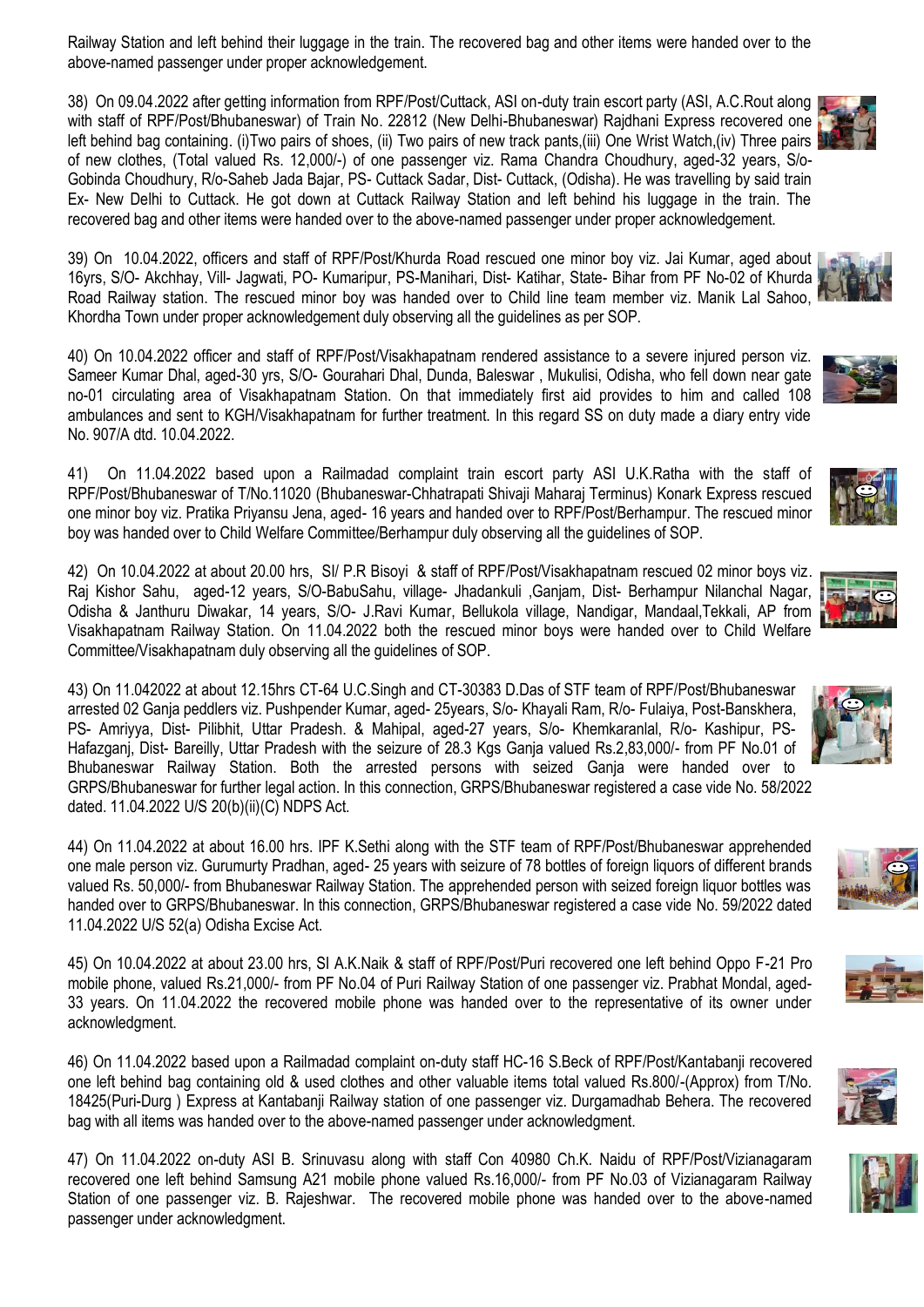48) On 11.04.2022 at about 04.10 hrs. ASI A.K. Mohanty & staff of RPF/Post/Puri rendered assistance to one differently-abled person viz. Lubodh Chand Choudhary, aged-30 years, At-Rautahat [Nepal] to get down from the Train No.18409 [Sri Jagannath Express) Coach No.BE-1, PF No. 05 at Puri Railway Station and brought him outside of station with a wheelchair and arranged auto rickshaw.

49) On 11.04.2022 at about 16.57 hrs. ASI/B.S.P.Rao, Const. Pankaj Kumar, Const. Pardeep Kumar of RPF/Post/Rayagada rescued one female person viz. P.Neelamani, aged- 50 years who fell down on PF No.02 of Rayagada Railway Station and sustained an injury while deboarding from running Train /No.20809 (Sambalpur-Nanded) Express, rendered first aid and informed to her relative.

50) On 11.04.2022 a jointly raid/drive was conducted by ASI/ B.Srinuvasu, Con P.S. Rao, Const. Ch.K. Naidu with staff of RPF/Post/Vizianagaram along with V.Ravi Varma SI/GRPS/Vizianagaram and Const Ghanshyam of RPF/Post, Rayagada apprehended one outsider viz. Sourab Das, aged- 20 years, S/O- Rahul Das, R/O No- 70, Munivenkatappa building near KEB office, Doddabisarakallu, Bangalore North, Nagasandra, State-Karnataka with recovery of 02 Mobile phones valued Rs. 18000/-Approx. In this connection GRPS/Vizianagaram connected him to case No. 23/2022 and 33/2022, U/S- 379 IPC of RPF Post Vizianagaram jurisdiction. After observing all legal formalities the culprits has been forwarded by GRPS/Vizianagaram before VI th MMC for Rly's VSKP for further legal action.

51) On 12.04.2022, on basis of PRBAL data a raid and search was conducted regarding illegal business of Railway Reservation e-tickets by Sri H.D.Sharma, CI/CIB/RPF Visakhapatnam and team of CIB unit Waltair at the shop of left side of Meeseva Net centre situated near Ramalayam, Rampuram village and arrested a tout viz. Annamreddi Mutyala Naidu, Aged 44 years, S/o- Late Narayana, R/O:- Door No.8-21, Vill- Rampuram, PS:- Pendurthi Visakhapatnam, AP. with seizure of 15 Nos. of future General Railway reservation e-tickets, valued Rs.19,223.30/- and 38 nos. of past general Railway reservation e- tickets 44924.79/- total valued Rs. 64148.09/- and found 02 No.s of personal user ids as 1) naidu77a, 2)nayudu007. In this connection RPF/Post/Marripalem registered a case vide No. C3C/21/2022 dated.12.04.2022, U/S-143 Railway Act. On 13.04.2022 the arrested person being forwarded in the Hon'ble Court of VI MM for Railways, Visakhapatnam for further legal action.

52) On 12.04.2022, on basis of PRBAL data & on strength of search warrant, a raid and search was conducted by H.D.Sharma, CI/CIB/RPF Visakhapatnam along with LSI Juli Karmakar of DSC (R) Coy Visakhapatnam and P.M.Kumar ASIPF, HC 5279 B.Nanaji, Const. M.S.Rao & constable I.Ramesh of CIB unit Waltair at the shop of left side of Meeseva Net centre situated near Ramalayam, Rampuram village with seizure of 13 Nos. of future General reservation e-tickets, valued Rs.13,260.20/- and 59 nos. of past general railway reservation e tickets, valued Rs.88,966.75/- total valued, Rs.102226.95/- & found 05No.s of personal user ids as 1) KAMIREDDY9, 2)vasu\_19kn, 3) bsmr279, 4) DEEPUKARI & 5) Honey170**4**. But the offender female person viz. Smt A.Nooka Ratnam could not be arrested due to the sun set. Hence, she was advised through Cr.P.C 41(2) noticed to appear before the Post Commander of RPF Post/Marripalem at 10.00hrs on 13.04.2022 for further course of legal action. In this regard PC/RPF/MPM registered a case vide Crime No. C3C-22/2022, U/S- 143 Railway Act dated.12.04.2022.

53) On 12.04.2022, basing upon a Railmadad complaint No.2022041200679, SIPF/G.Santosh & staff of RPF/Post/Cuttack rescued one runaway male person viz. Papu Saha, aged about-37 years from Train No.12510, (Guwahati-Bengaluru Cantt.) Express at Cuttack Railway Station. Information regarding rescue was given to the complainant viz. RajuSaha (brother of rescued person) to pick up his brother from RPF/Post/ Cuttack as soon as possible.

54) On 12.04.2022, during escorting in T/No.20806, HC/44 K T V Rao of Duvvada Railway station recovered a VIVO Mobile, valued Rs.10,000/-(Approx.)from Coach no. S/3, berth No.73 of Train No. 20806 (New Delhi-Visakhapatnam) AP Express. The said recovered mobile was handed over to its owner after proper verification under acknowledgement.

55) On 11.04.2022 night officer & staff SI/Amar Nath Nayak, LC-Yernamma, CT-134 Asit Ku Das of RPF/Post/Puri along with GRPS/Puri rendered medical assistance to one lady passenger viz. Archna Mishra, aged-42 years by shifting her from Puri Railway station to District Hospital, Puri through 108 Ambulance, who fell down on platform and sustained severe injury while de-boarding from Coach No.S-4 of train No.12876 (Anand Vihar-Puri) Neelachal Express, which was entering the Platform.

**56)** On 13.04.2022, as per the complaint of one passenger viz. Ajay Mallick, age- 20 yrs, S/O- Ajam Mallick R/O-Sarisha Khola, PS- Keshpur, Dist- West Medinipur, State- West Bangal regarding stolen of his Samsung MI mobile valued Rs. 15,000/- from in front of the main gate concourse area of Bhubaneswar Railway station, Immediately STF team of Bhubaneswar verified the CCTV footage and was able to nab the offender Sagar Nayak, age-25 yrs, S/O-Ravindra Nayak, R/O- Nuabankatera, PS- Tarsingh, Dist- Ganjam, Odisha from old PRS area/Bhubaneswar with stolen











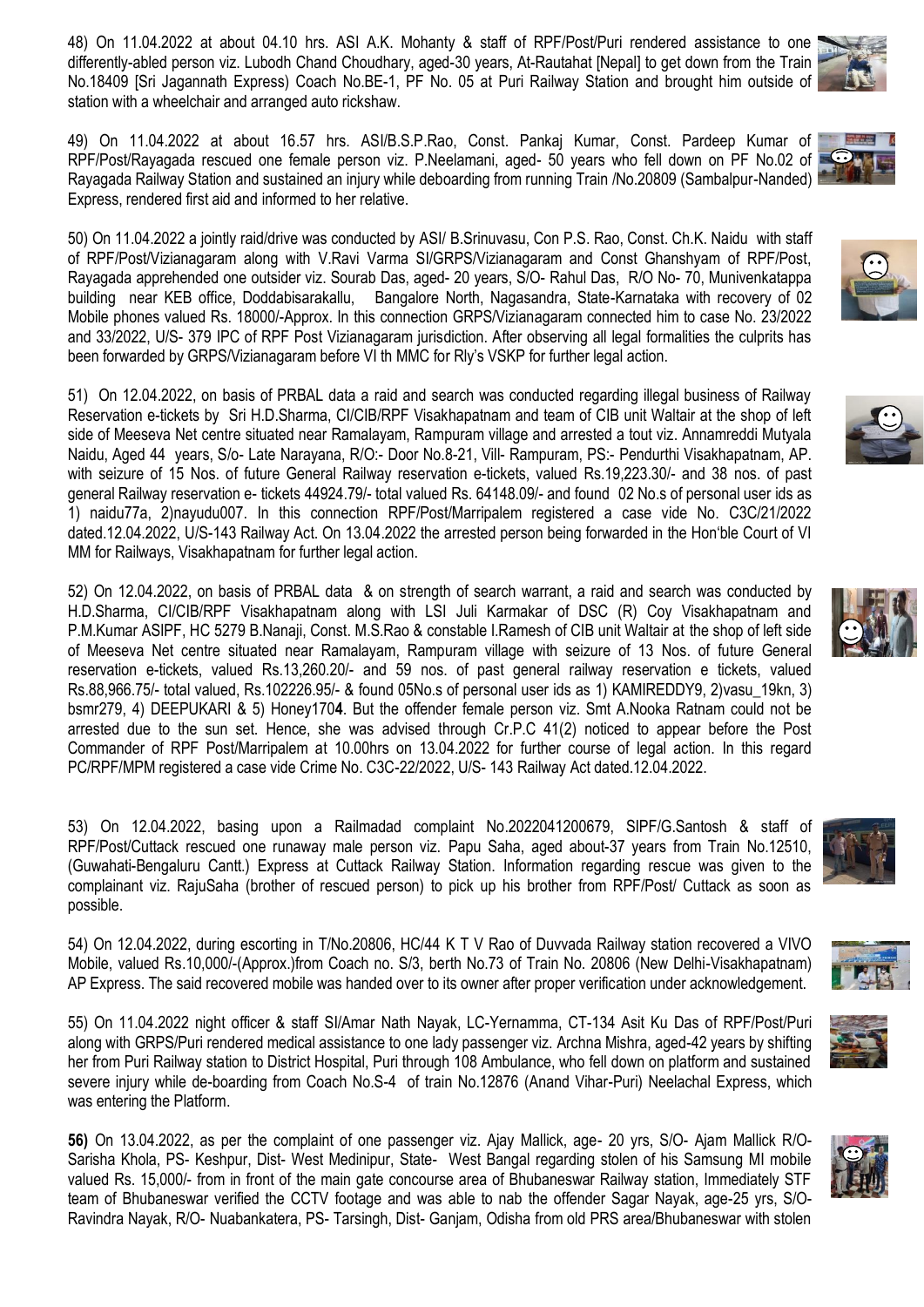mobile. As per F.I.R of victim GRPS/Bhubaneswar registered a case vide No- 60/2022 dtd-13.04.2022 U/S-379 IPC and forwarded in the Hon'ble Court of SDJM/BBSR, where he was sent to judicial custody.

**57)** On 13.04.2022 at about 13.50hrs received information from SCNL/Waltair regarding one lady person sleeping on the track for committing suicide and Train No. MELE was detained at the Home signal of Lakhimpur Railway Station. Immediately ASI CH. Chitti Babu along with L/C Vidya, L/C Vandana, and HC/24 G.T.Rao of RPF/Post/Lakhimpur attended the spot at KM No. 62/12-13 and rescued the lady viz. Anitha Bagha, age about 32 years, D/o: Manamata Bagha, R/o: Burja, PS: Laxmipur, Dist: Koraput and brought to RPF/Post/Lakhimpur. On inquiry at her village, two persons came forward and told their names as Boita Bagha and Sapan Bagh and claimed that she is their sister. She is mentally disturbed since 07 years and taking ayurvedic medicine. After proper verification, the rescued lady was handed over to her brothers under proper zimmanama.

**58)** On 13.04.2022, on basis of Rail Madat complaint regarding one person lying in the gutter beside the Railway track at KM No. 762/30 near the bridge of Duvvada Railway station. Immediately ASI/D Rama Krishna along with CT/N V Ramana of RPF/Post/Duvvada rescued and shifted the person to KGH Hospital through 108 Ambulance. In this regard, the matter was informed to his family members & now his condition is stable.

**59)** On 12.04.2022, CT-40984 N.G.Dalai and CT-30383 D.Das of STF team Bhubneswar apprehended two male persons viz. Vikash Kumar, aged-22years, S/o- SabodhMondal, R/o-H.No. 456 Beant Singh Nagar, PS- Bathinda Cantt, Dist- Bathinda, Punjab. Raj Kishore@Raja, aged-19yrs, S/o- Shankar Prasad, R/o-H.No. 24 Beant Singh, Nagar, PS- Bathinda Cantt, Dist- Bathinda, Punjab from PF No.1 of Bhubaneswar Railway station with the seizure of 22.6Kg contraband Ganja, Valued Rs 2,26,000/-. In this connection, GRPS/Bhubaneswar registered a case vide no. 61/2022 Dated. 13.04.2022 U/S 20(b)(ii)(C) NDPS Act 1985. The apprehended persons will be produced before Hon'ble SDJM/BBSR on 14.04.2022.

**60)** On 13.04.2022, ASI A. K. Sahoo with the staff of RPF/Post/Jajpur K Road retrieved one left behind airbag containing one purse with Rs-2000/- liquid cash, Adhar Card, one mobile Bluetooth Total valued Rs-3,500/-Approx. of one passenger viz. Monalisa Sahoo from Train No. 12820 [Sampark Kranti Express] coach No.S-4, berth No.67. After proper verification, the retrieved bag was handed over to its owner under acknowledgment.

**61)** On 13.04.2022, on basis of Rail Madat complaint vide reference no. 2022041300213 Train escorting party ASI R.K.Nayak with the staff of RPF/Post/Cuttack retrieved one left behind bag containing Indian currency Rs.7250/- , 15 nos of Kuwait Dinar Rs. 8000/-, Passport, Visa and other documents.(Total valued Rs.15000/- approx.) from Train No. 18046 East coast Express, Coach No. S-10, Seat No.20. After proper verification, the retrieved bag was handed over to its owner under acknowledgment.

**62)** On13.04.2022, on-duty staff HC-4198 N.Patra of RPF/Post/Jagdalpur retrieved one left behind bag containing cream color wallet cash Rs- 3200/- and one Realme mobile phone (total Valued Rs. 15,200/-Approx) from Train No. 18514 (VSKP-KRDL) Express, Coach no.S-4, Berth No. 27. After proper verification, the retrieved bag was handed over to its owner acknowledgment.

**63)** On 14.04.2022, during the drive at the circulating area of Bhubaneswar Railway Station officer and staff of RPF/Post/Bhubaneswar apprehended one male person viz. Rohit Pradhan @ Rocky @ Rahul who was trying to sell a VIVO Mobile (valued Rs 15000/-) to different commuters which was stolen by him from train No- 12801 (Purusottam Express) coach no S-7 on dated 13.04.2022 of one passenger viz. Rajan Kumar. In this connection, GRPS/Bhubaneswar registered a case vide No- 62/2022 dtd- 14.04.2022 U/S-380 IPC.

**64)** On 13.04.2022, the officer and staff of RPF/Post/Berhampur & and staff of GRPS/Berhampur apprehended one male person viz. Hemant Swain from PF No.1 of Berhampur Railway station with the seizure of 5 Kg contraband Ganja, Valued Rs 25,000/- Approx. In this connection, GRPS/ Berhampur registered a case vide no. 27/2022 Dated. 14.04.2022 U/S 20(b)(ii)(C) NDPS Act 1985.

**65)** On 13.04.2022, the officer and staff of RPF/Post/Visakhapatnam apprehended two male persons viz. Junaid M P, & Favas T P, from main entrance gate towards north end of Visakhapatnam railway station with the seizure of 10 Kg contraband Ganja, Valued Rs 20,000/- Approx. In this connection, GRPS/ Visakhapatnam registered a case vide no. 95/2022 Dated. 14.04.2022 U/S 20(b)(ii)(C) NDPS Act 1985.

**66)** On 13.04.2022, the officer and staff of RPF/Post/Berhampur retrieved one left behind Laptop bag containing one Acer Laptop, Realme Airbuds, Motorola Mobile Phone, Wallet containing cash Rs.500/-, Cheque Book, Laptop charger and iphone charger, Total valued Rs.55,000/- Approx., from T/No 12773 (Shalimar – Secunderabad) AC Superfast Express, coach No.B-11, berth No.17 of one lady passenger viz. Soumashree Sen. After proper verification, the retrieved bag with items was handed over to its owner under acknowledgement.